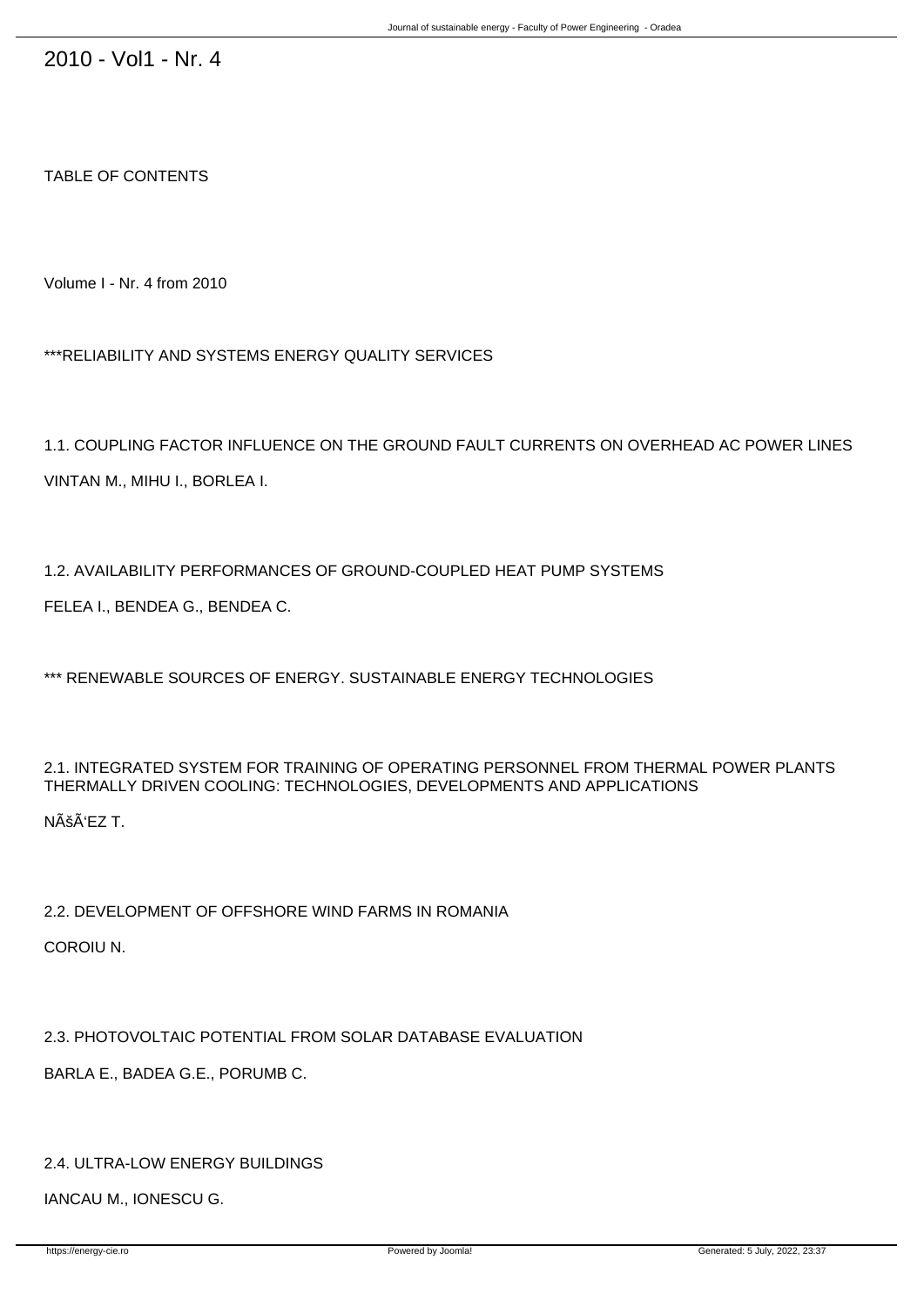2.5. CHARACTERIZATION OF CORROSION AND SCALE PROCESSES IN COOLING SYSTEMS

MAIOR I., COJOCARU A., VAIREANU D.I., LINGVAY I., LINGVAY C., CAPRARESCU S.

\*\*\* EVOLUTION OF POWER ELECTRIC SYSTEMS TRANSPORT AND DISTRIBUTION. ENERGY SYSTEM€™S PERFORMANCE

3.1. METHODS IN OPERATIONAL TRANSMISSION POWER GRID

MORAR D., GUZUN B.

3.2. MODELS FOR DESIGN OF ENERGY POWER PLANTS ASSISTED BY NEUROEXPERT INFORMATION **SYSTEMS** 

VAIDA V., CIRICA R.I., MORAR A., POPPER M., POPESCU GH., ANA R.,

SAVA I., FOCZE I., STELEA N., VADAN M., PACUREANU I.R.

3.3. SUMMARY OF THE ENERGY AUDIT PERFORMED ON THE MACHINES THAT DEVELOP ALUMINIUM PARTS BY INJECTION

FELEA I., DAN F.

3.4. ENERGY PERFORMANCE ANALYSIS OF THE FIRST RESEARCH-ONLYGROUND COUPLED HEAT PUMP IN ROMANIA

BENDEA CODRUTA, FELEA IOAN, BENDEA GABRIEL

3.5. POWER FLOW TRACING METHOD FOR ELECTRICITY TRANSMISSION AND WHEELING PRICING

POP O., KILYENI S., ANDEA P., BARBULESCU C., CRACIUN C.

3.6. REDUCING LOSSES IN ELECTRICAL DISTRIBUTION SYSTEMS USING AMORPHOUS TRANSFORMERS

POP G. V., CHINDRIS M., BINDIU R., GECAN C., GHEORGHE D., VASILIU R.

3.6. LOWER ENERGY CONSUMPTION IN PUBLIC LIGHTING NETWORKS USING ENERGY EFFICIENT LAMPS AND BALLASTS

VASILIU R.-B., CHINDRIS M., GHEORGHE D., GECAN C., BINDIU R., POP G.